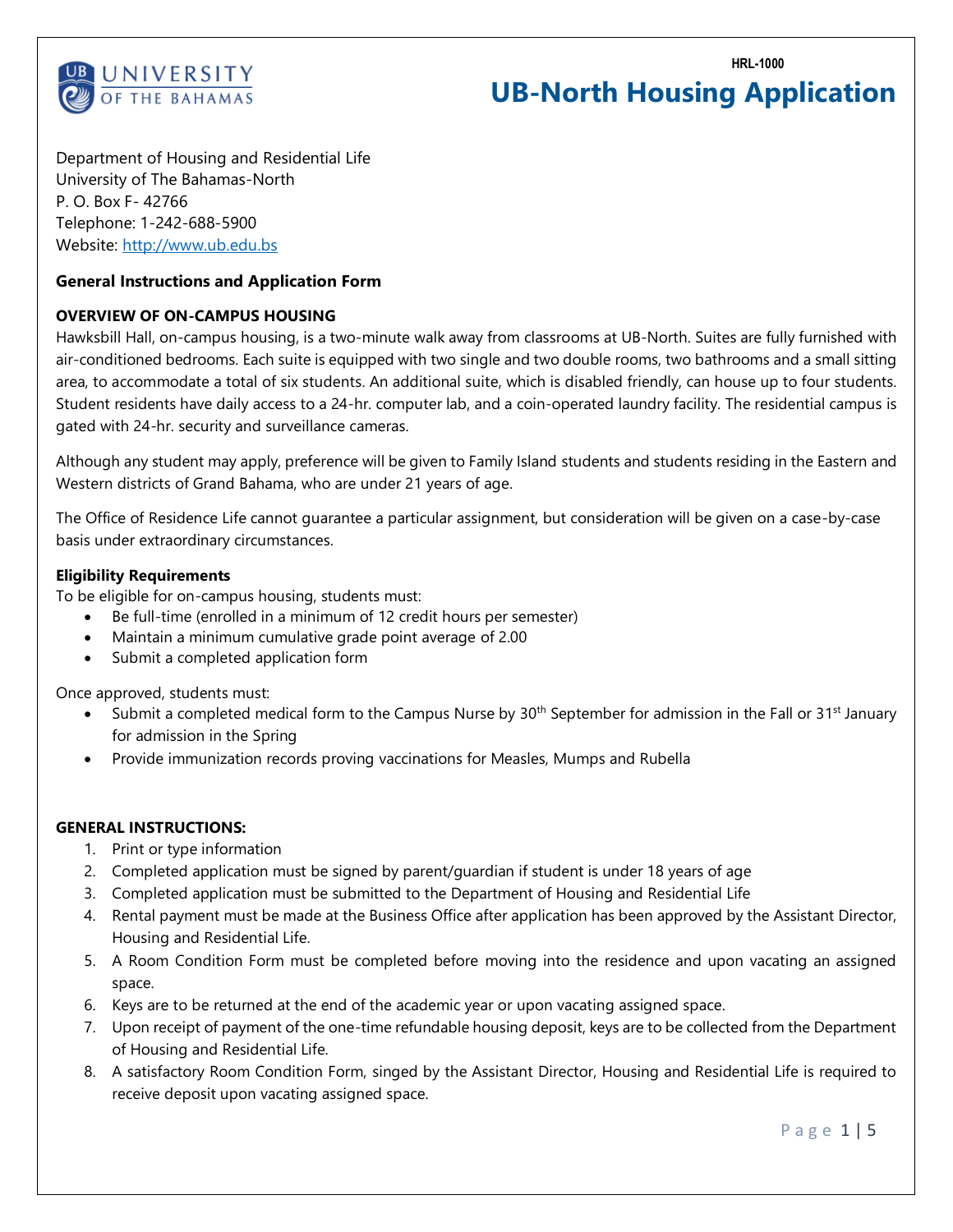| UNIVERSITY                                                                                                                                                                                                                                                                                             |                                                           |                   |                        |                                                                                                                                       | <b>HRL-1000</b>                                                                         |            |  |
|--------------------------------------------------------------------------------------------------------------------------------------------------------------------------------------------------------------------------------------------------------------------------------------------------------|-----------------------------------------------------------|-------------------|------------------------|---------------------------------------------------------------------------------------------------------------------------------------|-----------------------------------------------------------------------------------------|------------|--|
| OF THE BAHAMAS                                                                                                                                                                                                                                                                                         |                                                           |                   |                        |                                                                                                                                       |                                                                                         |            |  |
| Step 1: Complete the Application for Housing University of The Bahamas-North<br>Step 2: Submit completed application along with all required documents to the Office of Housing and Residential Life, UB-<br>North, P. O. Box F-42766, Freeport, Grand Bahama or via email at vivianmcintosh@ub.edu.bs | <b>OVERVIEW OF HOUSING APPLICATION PROCESS (UB-North)</b> |                   |                        |                                                                                                                                       |                                                                                         |            |  |
| <b>UB-North Housing Application</b>                                                                                                                                                                                                                                                                    |                                                           |                   |                        | Official Office Use Only:<br>Offered Housing: Yes No<br>Date:<br><b>Accepted Housing: Yes</b><br>- No<br>Housing deposit paid: Yes No |                                                                                         |            |  |
| <b>Section 1: PERSONAL INFORMATION</b>                                                                                                                                                                                                                                                                 |                                                           |                   |                        |                                                                                                                                       |                                                                                         |            |  |
| Last Name                                                                                                                                                                                                                                                                                              |                                                           | <b>First Name</b> |                        |                                                                                                                                       | Middle Initial                                                                          |            |  |
| UB ID#                                                                                                                                                                                                                                                                                                 | Date of Birth                                             |                   |                        |                                                                                                                                       | Month _________ Day ________ Year ________     □ Male _______ □ Female ______<br>Gender |            |  |
| Home Mailing Address (P.O. Box is required)                                                                                                                                                                                                                                                            |                                                           |                   | Island                 |                                                                                                                                       | Country                                                                                 |            |  |
| Home Phone Number                                                                                                                                                                                                                                                                                      |                                                           | Cell Phone Number |                        |                                                                                                                                       | E-mail Address                                                                          |            |  |
| <b>Expected Year of Graduation</b>                                                                                                                                                                                                                                                                     |                                                           |                   | Major / Intended Major |                                                                                                                                       |                                                                                         |            |  |
| Do you require special housing due to health or physical disability? Yes _____                                                                                                                                                                                                                         |                                                           |                   |                        |                                                                                                                                       |                                                                                         |            |  |
|                                                                                                                                                                                                                                                                                                        |                                                           |                   |                        |                                                                                                                                       |                                                                                         |            |  |
| Room Preference:                                                                                                                                                                                                                                                                                       | $\Box$ Single                                             | □ Double          |                        |                                                                                                                                       |                                                                                         |            |  |
| Section 2: LIFESTYLE PREFERENCES (check all that apply)                                                                                                                                                                                                                                                |                                                           |                   |                        |                                                                                                                                       |                                                                                         |            |  |
| 1. Sleep Habits:                                                                                                                                                                                                                                                                                       | $\Box$ morning person                                     |                   |                        | $\Box$ evening person                                                                                                                 | $\Box$ flexible                                                                         |            |  |
|                                                                                                                                                                                                                                                                                                        |                                                           |                   |                        |                                                                                                                                       |                                                                                         | Page 2   5 |  |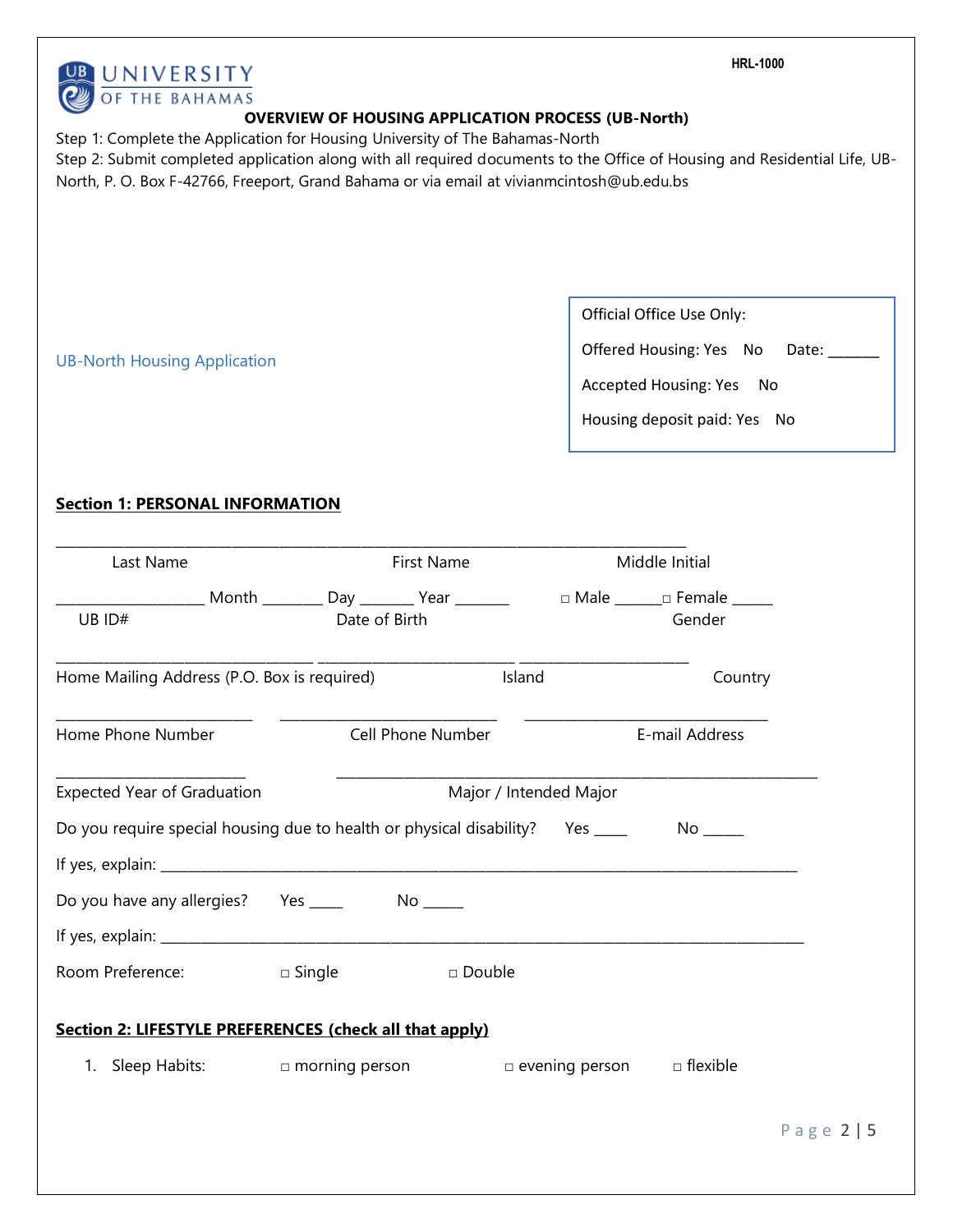| $\frac{10 \text{ NIVE} RSITY}{\text{OF THE BAHAMAS}}$ 2. I normally clean my living space: $\Box$ daily $\Box$ weekly<br>only when forced to |                                                            | <b>HRL-1000</b>                                                                                                      | □ twice weekly |  |  |  |  |
|----------------------------------------------------------------------------------------------------------------------------------------------|------------------------------------------------------------|----------------------------------------------------------------------------------------------------------------------|----------------|--|--|--|--|
| 3. I like to entertain friends in my living space: $\Box$ often                                                                              |                                                            | $\Box$ occasionally $\Box$ rarely                                                                                    |                |  |  |  |  |
| 4. For studying, I like: absolute quiet anderate quiet and all don't need quiet                                                              |                                                            |                                                                                                                      |                |  |  |  |  |
| 5. For studying, I will need: $\Box$ 1-3 hours $\Box$ 3-5 hours $\Box$ over 5 hours                                                          |                                                            |                                                                                                                      |                |  |  |  |  |
| My preferred study time is between the hours of:<br>6.<br>$\Box$ 12:00 a.m. - 8:00 a.m.                                                      | $\Box$ 8:00 a.m. - 4:00 p.m. $\Box$ 4:00 p.m. - 12:00 a.m. |                                                                                                                      |                |  |  |  |  |
| The time I generally go to bed is:<br>7.                                                                                                     |                                                            |                                                                                                                      |                |  |  |  |  |
| __________ (on school nights) __________________ (on weekends).                                                                              |                                                            |                                                                                                                      |                |  |  |  |  |
| <b>Section 3: PREFERRED ROOMATE(S)</b><br>Name(s) of preferred roommate(s)                                                                   |                                                            |                                                                                                                      |                |  |  |  |  |
| <u> 1980 - Jan Barbara, martin da kasar Amerikaan kasar Indonesia.</u><br>Name                                                               | 2.<br>Name                                                 | <u> 1980 - Johann Barn, mars ar breithinn ar breithinn ar breithinn ar breithinn ar breithinn ar breithinn ar br</u> |                |  |  |  |  |
| Name                                                                                                                                         | Name                                                       |                                                                                                                      |                |  |  |  |  |
| <b>Section 4: EMERGENCY CONTACT</b>                                                                                                          |                                                            |                                                                                                                      |                |  |  |  |  |
| Last Name                                                                                                                                    | First Name                                                 | Relationship                                                                                                         |                |  |  |  |  |
|                                                                                                                                              |                                                            |                                                                                                                      |                |  |  |  |  |
|                                                                                                                                              |                                                            |                                                                                                                      | Page 3   5     |  |  |  |  |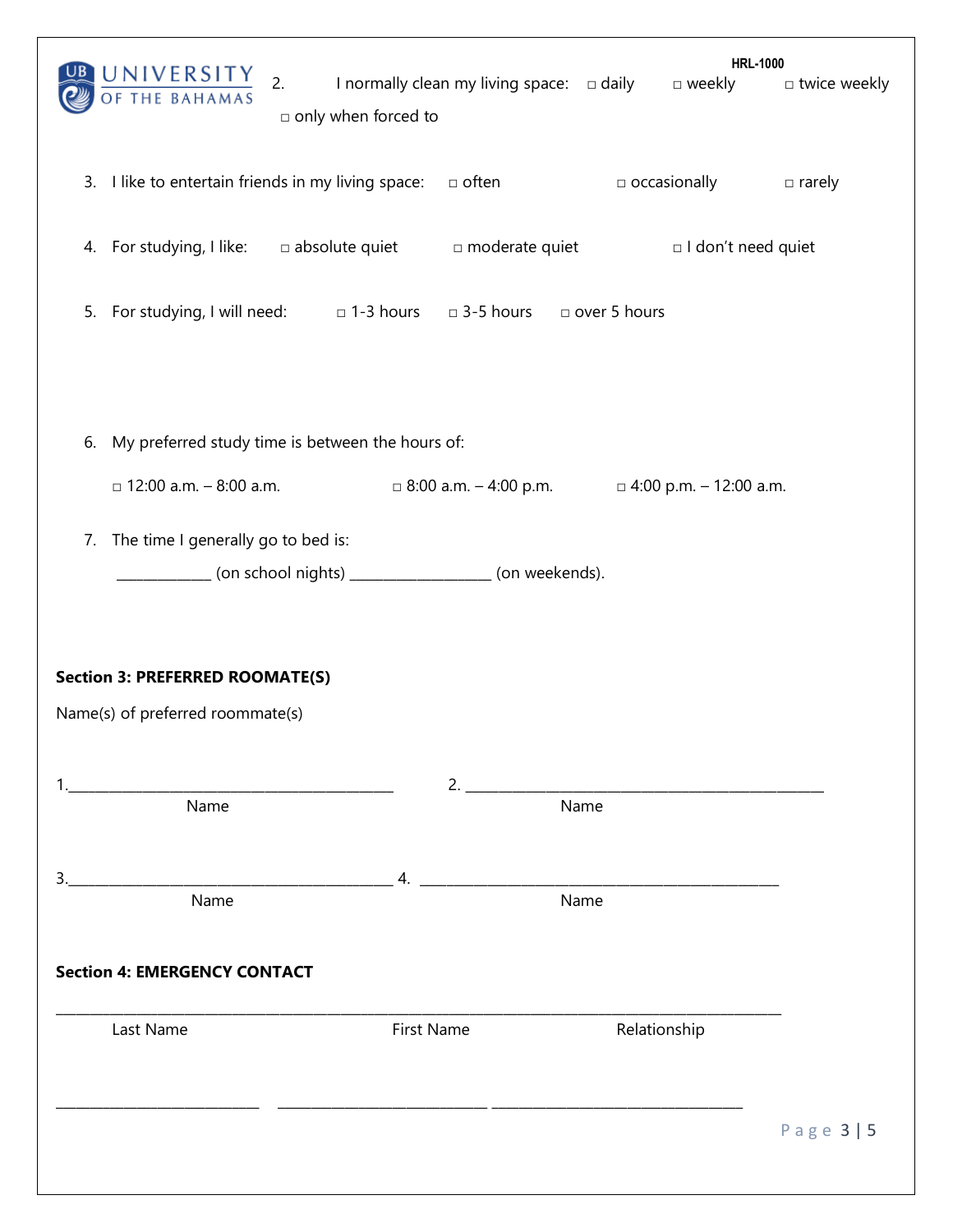

Home Phone Number Cell Phone Number Email Address

**HRL-1000**

# **Section 5: DECLARATION**

Please initial and sign

I understand that all accommodation and roommate selections I have made are preferences only, and there are no guarantees of suite, room, or roommate selection. Yes \_\_\_\_\_ No\_\_\_\_

I understand that I will not be assigned a room until I have submitted my deposit. Yes\_\_\_\_\_ No\_\_\_

I have read and agree to the Residence Hall Agreement that pertains to the term for which I am applying. I agree to the fees charged for the term that applies to me. Yes \_\_\_\_\_\_\_ No\_\_\_\_\_

This is to certify that I have read the details contained in this document and understand the terms and conditions pertaining to the Housing Rules and Regulations and agree to abide by them.

**Student's Signature Date**

**Signature of parent/guardian if student is under 18 years of age.**

\_\_\_\_\_\_\_\_\_\_\_\_\_\_\_\_\_\_\_\_\_\_\_\_\_\_\_\_\_\_\_\_\_\_\_\_\_\_\_\_\_\_ \_\_\_\_\_\_\_\_\_\_\_\_\_\_\_\_\_\_\_\_\_\_\_\_\_

I have read the details contained in this document and grant permission for my child to reside in the dorms at the University of The Bahamas-North Residence and abide by all of the Housing Rules and Regulations.

\_\_\_\_\_\_\_\_\_\_\_\_\_\_\_\_\_\_\_\_\_\_\_\_\_\_\_\_\_\_\_\_\_\_\_\_\_\_\_\_\_\_ \_\_\_\_\_\_\_\_\_\_\_\_\_\_\_\_\_\_\_\_\_\_\_\_\_\_\_\_\_\_\_\_

**Signature** (Parent/Guardian if student is under the age of 18) **Date** 

P a g e 4 | 5